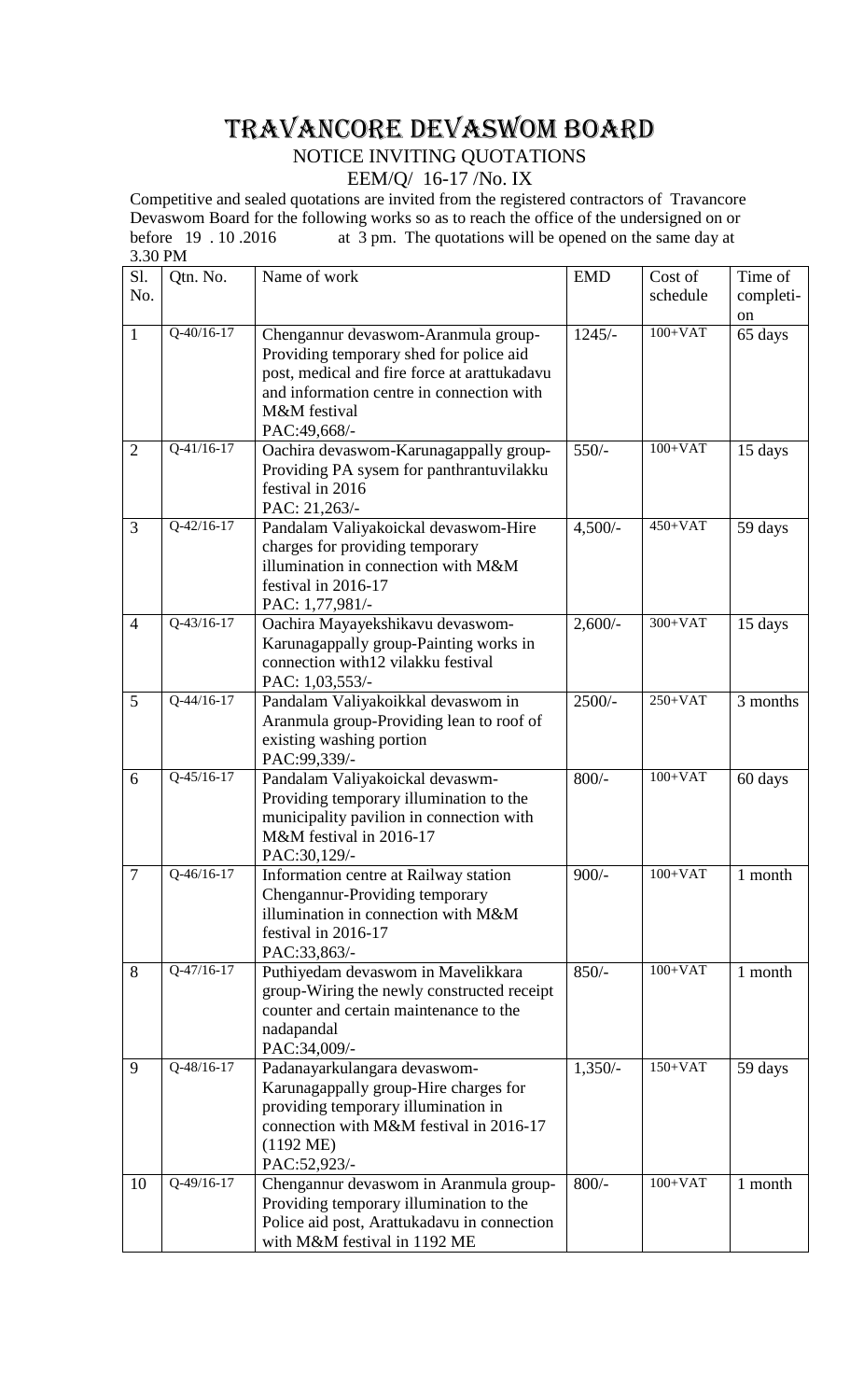|    |                  | PAC:31700/-                                                                       |            |            |          |
|----|------------------|-----------------------------------------------------------------------------------|------------|------------|----------|
| 11 | $Q-50/16-17$     | Oachira devaswom-Karunagappally group-                                            | $850/-$    | $100+VAT$  | 11 days  |
|    |                  | Hire charges for providing temporary                                              |            |            |          |
|    |                  | illumination in connection with                                                   |            |            |          |
|    |                  | Panthranduvilakku in 2016                                                         |            |            |          |
|    |                  | PAC:32342/-                                                                       |            |            |          |
| 12 | $Q-51/16-17$     | Omallur devaswom in Aranmula group-                                               | $1,500/-$  | $120+VAT$  | 1 month  |
|    |                  | Hire charges for providing temporary                                              |            |            |          |
|    |                  | illumination in connection with M&M                                               |            |            |          |
|    |                  | festival in 2016-17                                                               |            |            |          |
|    |                  | PAC:58,517/-                                                                      |            |            |          |
| 13 | $Q-52/16-17$     | Sasthamcottah Sree Dharma Sastha                                                  | $850/-$    | $100+VAT$  | 59 days  |
|    |                  | devaswom in Karunagappally group-Hire                                             |            |            |          |
|    |                  | charges for providing temporary                                                   |            |            |          |
|    |                  | illumination in connection with M&M                                               |            |            |          |
|    |                  | festival in 2016-17                                                               |            |            |          |
|    |                  | PAC:33999/-                                                                       |            | $2250+VAT$ |          |
| 14 | $Q-53/16-17$     | Pandalam Valiyakoickal dev. Aranmula                                              | $2100/-$   |            | 59 days  |
|    |                  | group-Providing PA system in connection                                           |            |            |          |
|    |                  | with M&M festival in 2016-17                                                      |            |            |          |
| 15 | $Q - 54/16 - 17$ | PAC:83475/-<br>Oachira devaswom in Karunagappally                                 | $11600/-$  | $1160+VAT$ | 6 months |
|    |                  | group-Interlocking pavers in lower at                                             |            |            |          |
|    |                  | Sastha nadapandal and side Thidappally and                                        |            |            |          |
|    |                  | maintenance to the Mayayekshi althara and                                         |            |            |          |
|    |                  | providing steel railings & providing copper                                       |            |            |          |
|    |                  | pathi in front of Mahalekshmi and Nagaraja                                        |            |            |          |
|    |                  | sreecovil and repairs at west gate                                                |            |            |          |
|    |                  | PAC: 464000/-                                                                     |            |            |          |
| 16 | $Q-55/16-17$     | Oachira Mahalekshmi and Ayyappaswami                                              | 2600/      | $300+VAT$  | 1 Month  |
|    |                  | temple in Karunagappally group-Annual                                             |            |            |          |
|    |                  | Maintenance in connection with                                                    |            |            |          |
|    |                  | Panthranduvilakku festival in 1192 ME                                             |            |            |          |
|    |                  | 103553/-                                                                          |            |            |          |
| 17 | Q-56/16-17       | Kadampanadu devaswom-Ambalapuzha                                                  | $3500/-$   | $350+VAT$  | 3 months |
|    |                  | group-Constructing B type toilet block                                            |            |            |          |
|    |                  | PAC:130254/-                                                                      |            |            |          |
| 18 | $Q-57/16-17$     | Oachira devaswom in Karunagappally                                                | 19200/-    | 1900+VAT   | 6 months |
|    |                  | group-Providing vitrified floor tiles to the                                      |            |            |          |
|    |                  | south nadapandal                                                                  |            |            |          |
|    |                  | PAC:767920/-                                                                      |            |            |          |
| 19 | Q-58/16-17       | Pandalam Valiyakoickal devaswom-                                                  | $10,600/-$ | $1100+VAT$ | 1 Month  |
|    |                  | Aranmula group-Cleaning the septic tank                                           |            |            |          |
|    |                  | and maintenance to the toilet block, putting                                      |            |            |          |
|    |                  | up pandal, engaging casual labour and<br>plumbers, providing temporary barricade, |            |            |          |
|    |                  | painting to the chuttunada pandal and                                             |            |            |          |
|    |                  | cleaning the parking ground                                                       |            |            |          |
|    |                  | PAC:4,22,200/-                                                                    |            |            |          |
| 20 | Q-59/16-17       | Do. Annual Maintenanance to the temple                                            | $3,650/-$  | $365+VAT$  | 1 Month  |
|    |                  | structure & Repairs and maintenance to the                                        |            |            |          |
|    |                  | pilgrim shelter in connection with M&M                                            |            |            |          |
|    |                  | festival in 1192 ME                                                               |            |            |          |
|    |                  |                                                                                   |            |            |          |
|    |                  | PAC:1,46,014/-                                                                    |            |            |          |
| 21 | $Q - 60/16 - 17$ | Oachira devaswom in Karunagappally                                                | $10600/-$  | $1100+VAT$ | 6 months |
|    |                  | group-Providing SS steel railings in front,                                       |            |            |          |
|    |                  | north and south side at Sastha sreecovil<br>PAC:4,20,204/-                        |            |            |          |

Category of contractor for Electrical works- 'D' Class & above